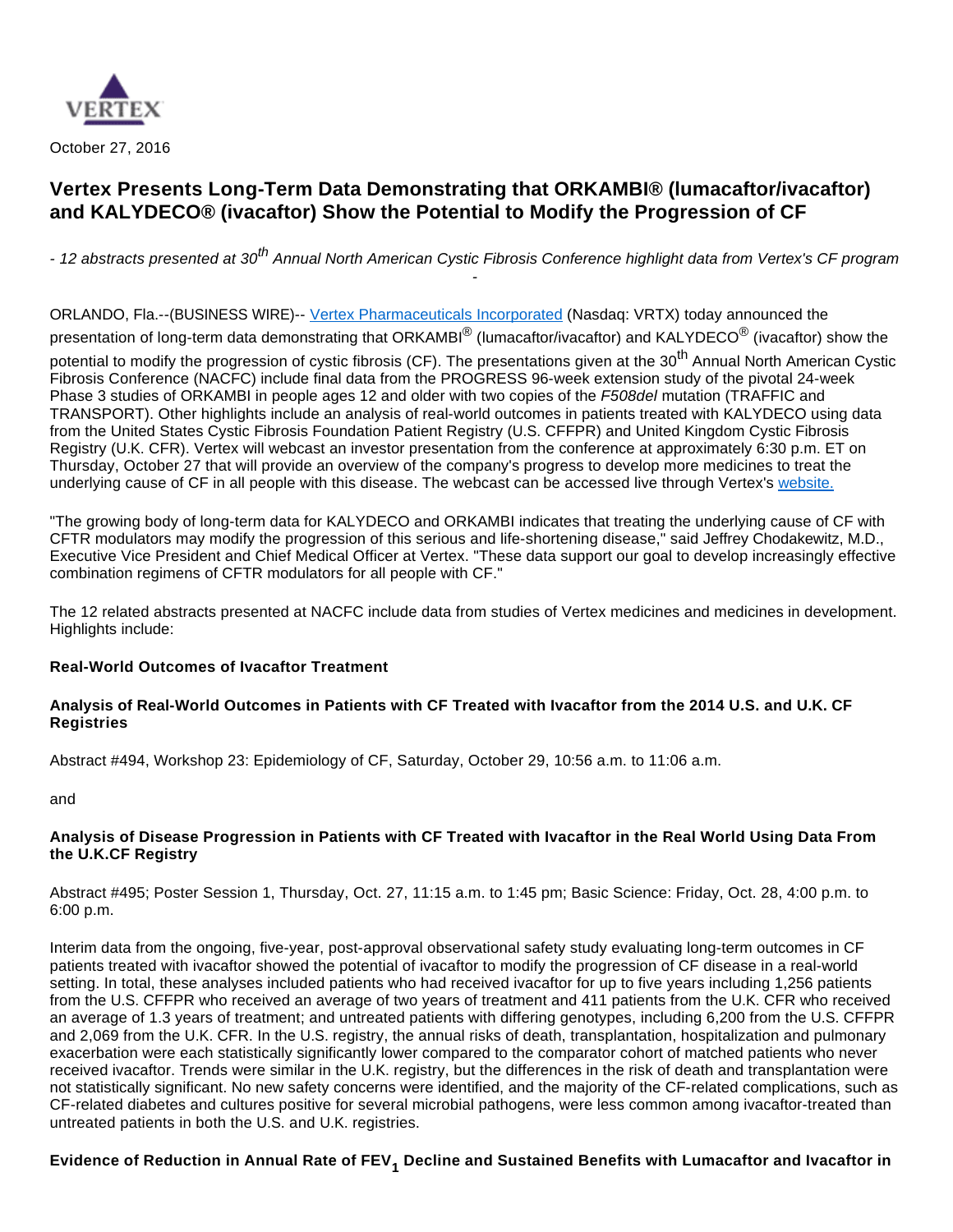## **Patients with Cystic Fibrosis Homozygous for F508del-CFTR**

Abstract #180, Workshop 07: Clinical Advances in CF Research, Thursday, Oct. 27, 10:50 a.m. to 11:00 a.m. ET

An analysis of 96-week data from the PROGRESS extension study of the pivotal Phase 3 TRAFFIC and TRANSPORT studies of lumacaftor/ivacaftor in people ages 12 and older with two copies of the F508del mutation showed that lumacaftor/ivacaftor was generally well tolerated and had a safety profile consistent with that seen in TRAFFIC and TRANSPORT. In this 96-week safety extension study, all participants received one of two lumacaftor/ivacaftor combination regimens (400mg lumacaftor q12h in combination with 250mg ivacaftor q12h, or 600mg lumacaftor QD in combination with ivacaftor 250mg q12h). Mean lung function, a secondary endpoint of PROGRESS, was maintained above TRAFFIC/TRANSPORT baseline for up to 120 weeks.

An analysis of the rate of lung function decline was also conducted at week 96 of PROGRESS to compare the results for people who received the approved commercial dose of lumacaftor (400mg q12h) in combination with ivacaftor (250mg q12h) (n=455) to a propensity score matched cohort (n=1,588) of patients from the U.S. CFFPR. The analysis showed that lumacaftor/ivacaftor reduced the estimated annual rate of lung function decline by approximately 42 percent compared with matched controls. The annual rate of lung function decline among those receiving lumacaftor/ivacaftor was -1.33 percentage points compared to the matched control group, which had a rate of decline of -2.29 percentage points per year  $(p < 0.001)$ .

The most common adverse events occurring in ≥20 percent of patients in either treatment group were pulmonary exacerbation, cough, sputum increased, hemoptysis, and dyspnea. Mean blood pressure increased from 113.4/68.7 mmHg at baseline of TRAFFIC/TRANSPORT to 118.0/72.8 mmHg at week 96 of PROGRESS in patients continuing lumacaftor 400 mg q12h/ivacaftor and increased from 113.2/68.6 mmHg at baseline of TRAFFIC/TRANSPORT to 119.1/73.5 mmHg at week 96 of PROGRESS in patients who transitioned from placebo to lumacaftor 400 mg q12h/ivacaftor.

"These data suggest that the benefits of lumacaftor/ivacaftor are sustained through 96 weeks and indicate that the medicine may modify the progression of CF lung disease by treating its underlying cause," said Michael W. Konstan, M.D., Vice Dean for Translational Research at Case Western Reserve University School of Medicine and Vice Chair for Clinical Research at University Hospitals Rainbow Babies & Children's Hospital who was the principal investigator of the study.

### **Safety, Tolerability, and Pharmacodynamics of Combination Lumacaftor/Ivacaftor Therapy in Patients Aged 6-11 years with CF Homozygous for the F508del-CFTR mutation**

Abstract 179; Workshop 07: Clinical Advances in CF Research, Thursday, Oct. 27, 10:35 a.m. to 10:45 a.m. ET

Final data from an open-label Phase 3 safety study that evaluated ORKAMBI in children with CF ages 6 through 11 who have two copies of the F508del mutation showed that lumacaftor/ivacaftor was generally well tolerated. The primary endpoint was safety. No new safety events were observed compared to older patients. Respiratory events (dyspnea, wheezing, respiration abnormal) were infrequent and not associated with any discontinuations. In the study, all children received a twice-daily fixed-dose combination of lumacaftor (200mg) and ivacaftor (250mg) for 24 weeks. These data supported the recent U.S. Food & Drug Administration approval of lumacaftor/ivacaftor in children ages 6 through 11 who have two copies of the F508del mutation.

## **Long-term Safety and Efficacy of Ivacaftor in Pediatric Patients Aged 2-5 years with CF and a CFTR Gating Mutation**

Abstract 177; Workshop 07: Clinical Advances in CF Research, Thursday, Oct. 27, 10:05 a.m. to 10:15 a.m.

Data from the KLIMB and KIWI studies of ivacaftor in children ages 2 through 5 with CF and a CFTR gating mutation showed that ivacaftor demonstrated a durable safety profile for a total of 108 weeks of continuous treatment. Sweat chloride reductions in the 24-week open label Phase 3 KIWI study were maintained through KLIMB, an 84-week open-label extension study. Age-normalized growth parameters were either maintained or improved from KIWI baseline through KLIMB. The most common adverse event of any grade was cough. Elevated alanine aminotransferase (ALT) and aspartate aminotransferase (AST) levels > 3x the upper limit of normal (ULN) were reported in ten out of 33 patients. Of these ten, four had elevated ALT/AST levels of > 8x ULN in KIWI. Ivacaftor was maintained or resumed in all but one patient who discontinued and elevated ALT/AST levels resolved upon discontinuation.

### **About the Rate of Lung Function Decline Analysis**

PROGRESS is the 96-week extension study of TRAFFIC and TRANSPORT, the pivotal 24-week Phase 3 studies of ORKAMBI in people ages 12 and older with two copies of the F508del mutation. For the rate of lung function decline analysis, a propensity score approach was used to match patients from PROGRESS to patients from the U.S. CFFPR on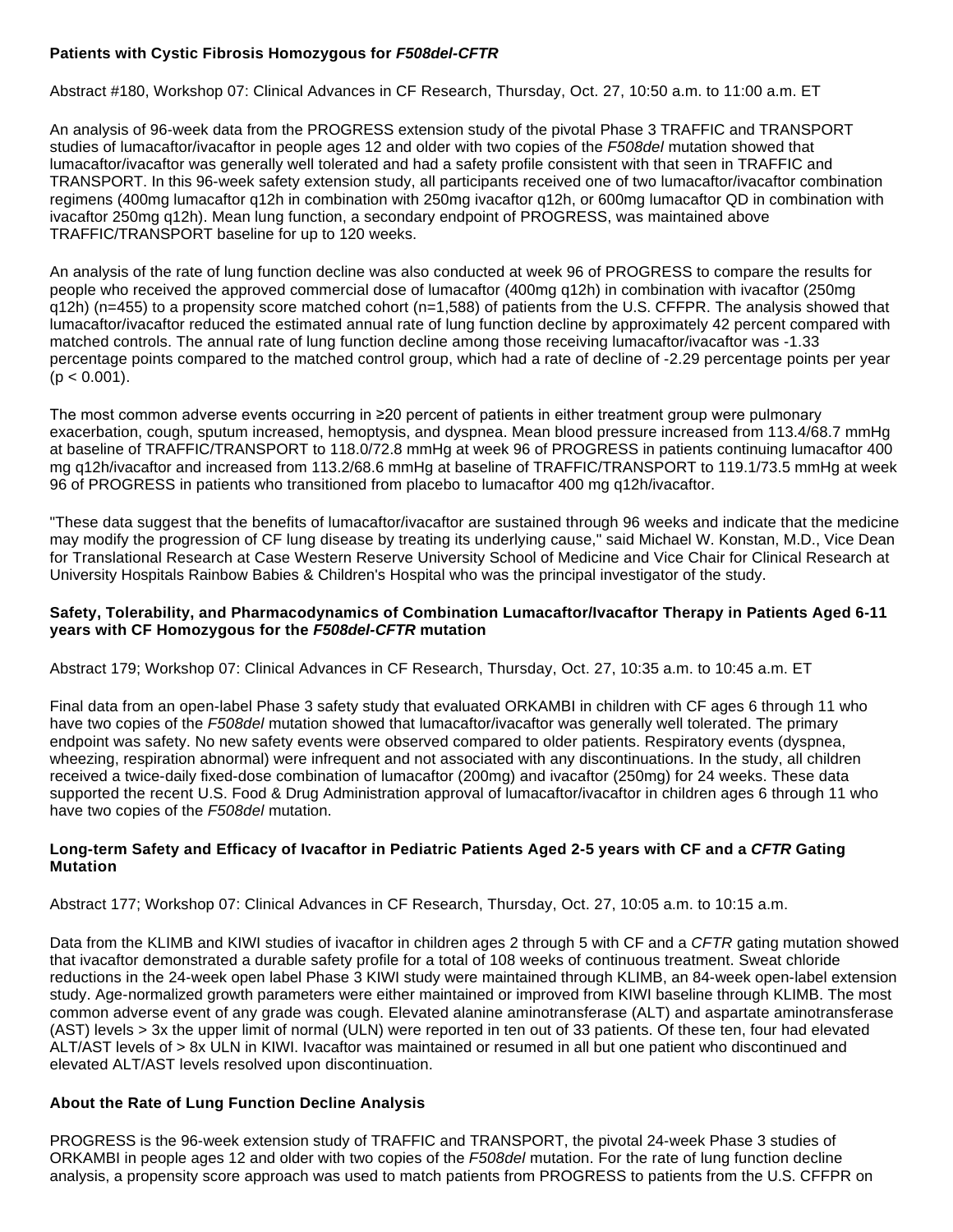known predictors of lung function decline. Propensity scoring is a statistical matching technique used in observational research that attempts to balance the study groups to make them as similar as possible. The analysis compared 455 patients who received ORKAMBI for up to 96 weeks and observational data from the U.S. CFFPR on 1,588 control patients homozygous for the F508del mutation. Estimates of average annual rate of decline were based on lung function measurements spanning different lengths of time for different patients, with more patients contributing information about the rate of decline in the first year than in the second year.

## **INDICATION AND IMPORTANT SAFETY INFORMATION FOR ORKAMBI® (lumacaftor/ivacaftor) TABLETS**

ORKAMBI is a prescription medicine used for the treatment of cystic fibrosis (CF) in patients age 6 years and older who have two copies of the F508del mutation (F508del/F508del) in their CFTR gene. ORKAMBI should only be used in these patients. It is not known if ORKAMBI is safe and effective in children under 6 years of age.

**Patients should not take ORKAMBI if they are taking certain medicines or herbal supplements, such as**: the antibiotics rifampin or rifabutin; the seizure medicines phenobarbital, carbamazepine, or phenytoin; the sedatives/antianxiety medicines triazolam or midazolam; the immunosuppressant medicines everolimus, sirolimus, or tacrolimus; or St. John's wort.

**Before taking ORKAMBI, patients should tell their doctor if they:** have or have had liver problems; have kidney problems; have had an organ transplant; are using birth control (hormonal contraceptives, including oral, injectable, transdermal or implantable forms). Hormonal contraceptives should not be used as a method of birth control when taking ORKAMBI. Patients should tell their doctor if they are pregnant or plan to become pregnant (it is unknown if ORKAMBI will harm the unborn baby) or if they are breastfeeding or planning to breastfeed (it is unknown if ORKAMBI passes into breast milk).

ORKAMBI may affect the way other medicines work and other medicines may affect how ORKAMBI works. Therefore, the dose of ORKAMBI or other medicines may need to be adjusted when taken together. Patients should especially tell their doctor if they take: antifungal medicines such as ketoconazole, itraconazole, posaconazole, or voriconazole; or antibiotics such as telithromycin, clarithromycin, or erythromycin.

**When taking ORKAMBI, patients should** tell their doctor if they stop ORKAMBI for more than 1 week as the doctor may need to change the dose of ORKAMBI or other medicines the patient is taking. It is unknown if ORKAMBI causes dizziness. Patients should not drive a car, use machinery, or do anything requiring alertness until the patient knows how ORKAMBI affects them.

### **ORKAMBI can cause serious side effects including:**

**High liver enzymes in the blood, which can be a sign of liver injury, have been reported in patients receiving ORKAMBI.** The patient's doctor will do blood tests to check their liver before they start ORKAMBI, every three months during the first year of taking ORKAMBI, and annually thereafter. The patient should call the doctor right away if they have any of the following symptoms of liver problems: pain or discomfort in the upper right stomach (abdominal) area; yellowing of the skin or the white part of the eyes; loss of appetite; nausea or vomiting; dark, amber-colored urine; or confusion.

**Respiratory events such as shortness of breath or chest tightness were observed in patients when starting ORKAMBI.** If a patient has poor lung function, their doctor may monitor them more closely when starting ORKAMBI.

**An increase in blood pressure has been seen in some patients treated with ORKAMBI.** The patient's doctor should monitor their blood pressure during treatment with ORKAMBI.

**Abnormality of the eye lens (cataract) has been noted in some children and adolescents receiving ORKAMBI and ivacaftor, a component of ORKAMBI**. For children and adolescents, the patient's doctor should perform eye examinations prior to and during treatment with ORKAMBI to look for cataracts.

The most common side effects of ORKAMBI include: shortness of breath and/or chest tightness; upper respiratory tract infection (common cold), including sore throat, stuffy or runny nose; gastrointestinal symptoms including nausea, diarrhea, or gas; rash; fatigue; flu or flu-like symptoms; increase in muscle enzyme levels; and irregular, missed, or abnormal menstrual periods and heavier bleeding.

## **Please click [here](http://cts.businesswire.com/ct/CT?id=smartlink&url=http%3A%2F%2Fpi.vrtx.com%2Ffiles%2Fuspi_lumacaftor_ivacaftor.pdf&esheet=51448334&newsitemid=20161027005917&lan=en-US&anchor=here&index=3&md5=3332f4ba57de68e120f80bbd0fb5f46b) to see the full Prescribing Information for ORKAMBI.**

**INDICATION AND IMPORTANT SAFETY INFORMATION FOR KALYDECO® (ivacaftor)**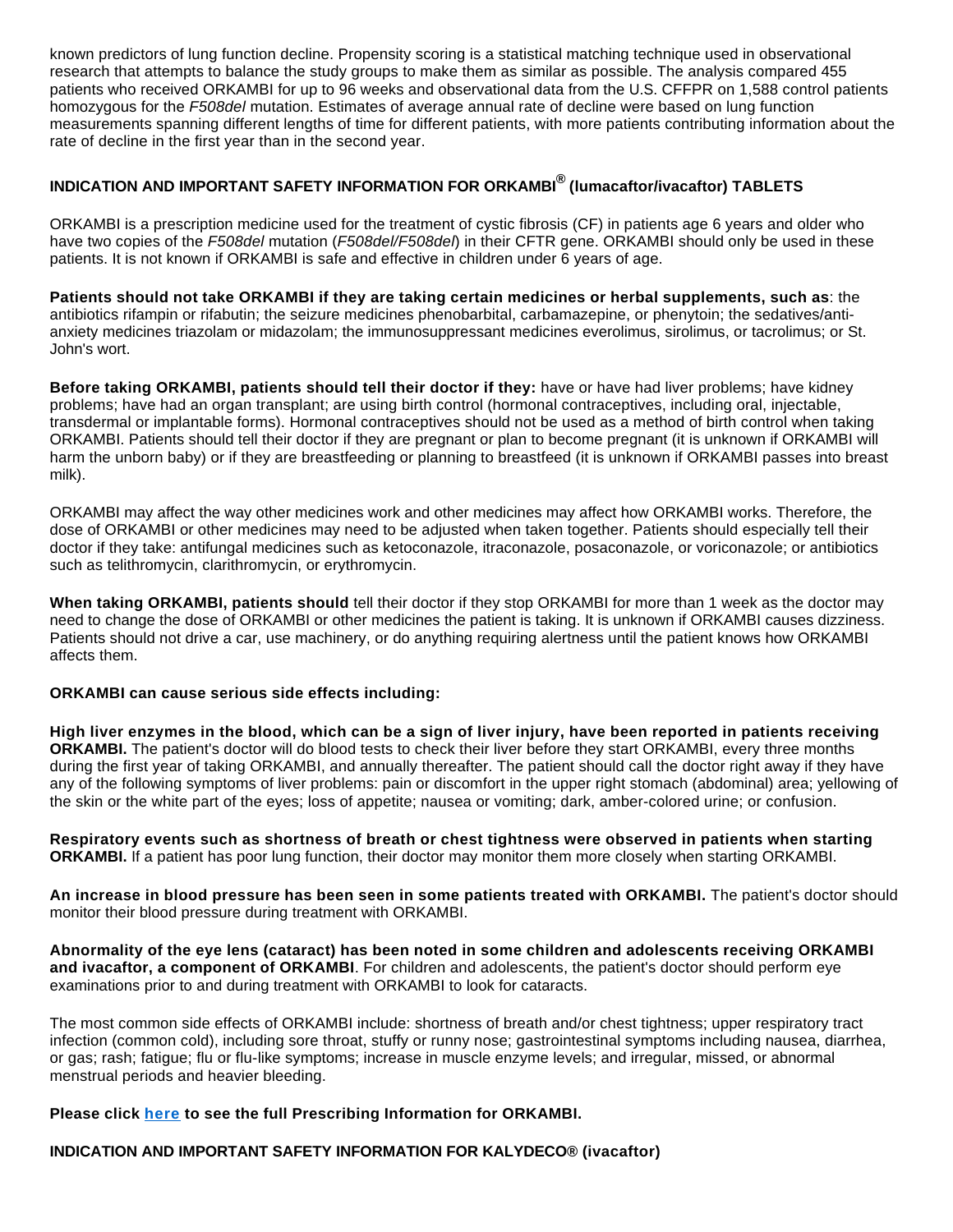KALYDECO (ivacaftor) is a prescription medicine used for the treatment of cystic fibrosis (CF) in patients age 2 years and older who have one of the following mutations in their CF gene: G551D, G1244E, G1349D, G178R, G551S, S1251N, S1255P, S549N, S549R, or R117H. KALYDECO is not for use in people with CF due to other mutations in the CF gene. KALYDECO is not effective in patients with CF with two copies of the F508del mutation (F508del/F508del) in the CF gene. It is not known if KALYDECO is safe and effective in children under 2 years of age.

**Patients should not take KALYDECO if they are taking certain medicines or herbal supplements such as:** the antibiotics rifampin or rifabutin; seizure medications such as phenobarbital, carbamazepine, or phenytoin; or St. John's wort.

**Before taking KALYDECO, patients should tell their doctor if they:** have liver or kidney problems; drink grapefruit juice, or eat grapefruit or Seville oranges; are pregnant or plan to become pregnant because it is not known if KALYDECO will harm an unborn baby; and are breastfeeding or planning to breastfeed because is not known if KALYDECO passes into breast milk.

**KALYDECO may affect the way other medicines work, and other medicines may affect how KALYDECO works.** Therefore the dose of KALYDECO may need to be adjusted when taken with certain medications. Patients should especially tell their doctor if they take antifungal medications such as ketoconazole, itraconazole, posaconazole, voriconazole, or fluconazole; or antibiotics such as telithromycin, clarithromycin, or erythromycin.

KALYDECO can cause dizziness in some people who take it. Patients should not drive a car, use machinery, or do anything that needs them to be alert until they know how KALYDECO affects them. Patients should avoid food containing grapefruit or Seville oranges while taking KALYDECO.

## **KALYDECO can cause serious side effects including:**

**High liver enzymes in the blood have been reported in patients receiving KALYDECO.** The patient's doctor will do blood tests to check their liver before starting KALYDECO, every 3 months during the first year of taking KALYDECO, and every year while taking KALYDECO. For patients who have had high liver enzymes in the past, the doctor may do blood tests to check the liver more often. Patients should call their doctor right away if they have any of the following symptoms of liver problems: pain or discomfort in the upper right stomach (abdominal) area; yellowing of their skin or the white part of their eyes; loss of appetite; nausea or vomiting; or dark, amber-colored urine.

Abnormality of the eye lens (cataract) has been noted in some children and adolescents receiving KALYDECO. The patient's doctor should perform eye examinations prior to and during treatment with KALYDECO to look for cataracts. The most common side effects include headache; upper respiratory tract infection (common cold), which includes sore throat, nasal or sinus congestion, and runny nose; stomach (abdominal) pain; diarrhea; rash; nausea; and dizziness.

These are not all the possible side effects of KALYDECO. **Please click [here](http://cts.businesswire.com/ct/CT?id=smartlink&url=http%3A%2F%2Fpi.vrtx.com%2Ffiles%2Fuspi_ivacaftor.pdf&esheet=51448334&newsitemid=20161027005917&lan=en-US&anchor=here&index=4&md5=06ad5f36662214aabf1ee3d64081db88) to see the full Prescribing Information for KALYDECO (ivacaftor).**

### **About Cystic Fibrosis**

Cystic fibrosis is a rare, life-threatening genetic disease affecting approximately 75,000 people in North America, Europe and Australia.

CF is caused by a defective or missing CFTR protein resulting from mutations in the CFTR gene. Children must inherit two defective CFTR genes — one from each parent — to have CF. There are approximately 2,000 known mutations in the CFTR gene. Some of these mutations, which can be determined by a genetic test, lead to CF by creating defective or too few CFTR proteins at the cell surface. The defective or missing CFTR protein results in poor flow of salt and water into or out of the cell in a number of organs, including the lungs. This leads to the buildup of abnormally thick, sticky mucus that can cause chronic lung infections and progressive lung damage in many patients that eventually leads to death. The median predicted age of survival for a person born today with CF is 41 years, but the median age of death is 27 years.

### **About Vertex**

Vertex is a global biotechnology company that aims to discover, develop and commercialize innovative medicines so people with serious diseases can lead better lives. In addition to our clinical development programs focused on cystic fibrosis, Vertex has more than a dozen ongoing research programs aimed at other serious and life-threatening diseases.

Founded in 1989 in Cambridge, Mass., Vertex today has research and development sites and commercial offices in the United States, Europe, Canada and Australia. For six years in a row, Science magazine has named Vertex one of its Top Employers in the life sciences. For additional information and the latest updates from the company, please visit [www.vrtx.com.](http://cts.businesswire.com/ct/CT?id=smartlink&url=http%3A%2F%2Fwww.vrtx.com&esheet=51448334&newsitemid=20161027005917&lan=en-US&anchor=www.vrtx.com.&index=5&md5=0188b42ec9d9ab464b9b0771acc5f663)